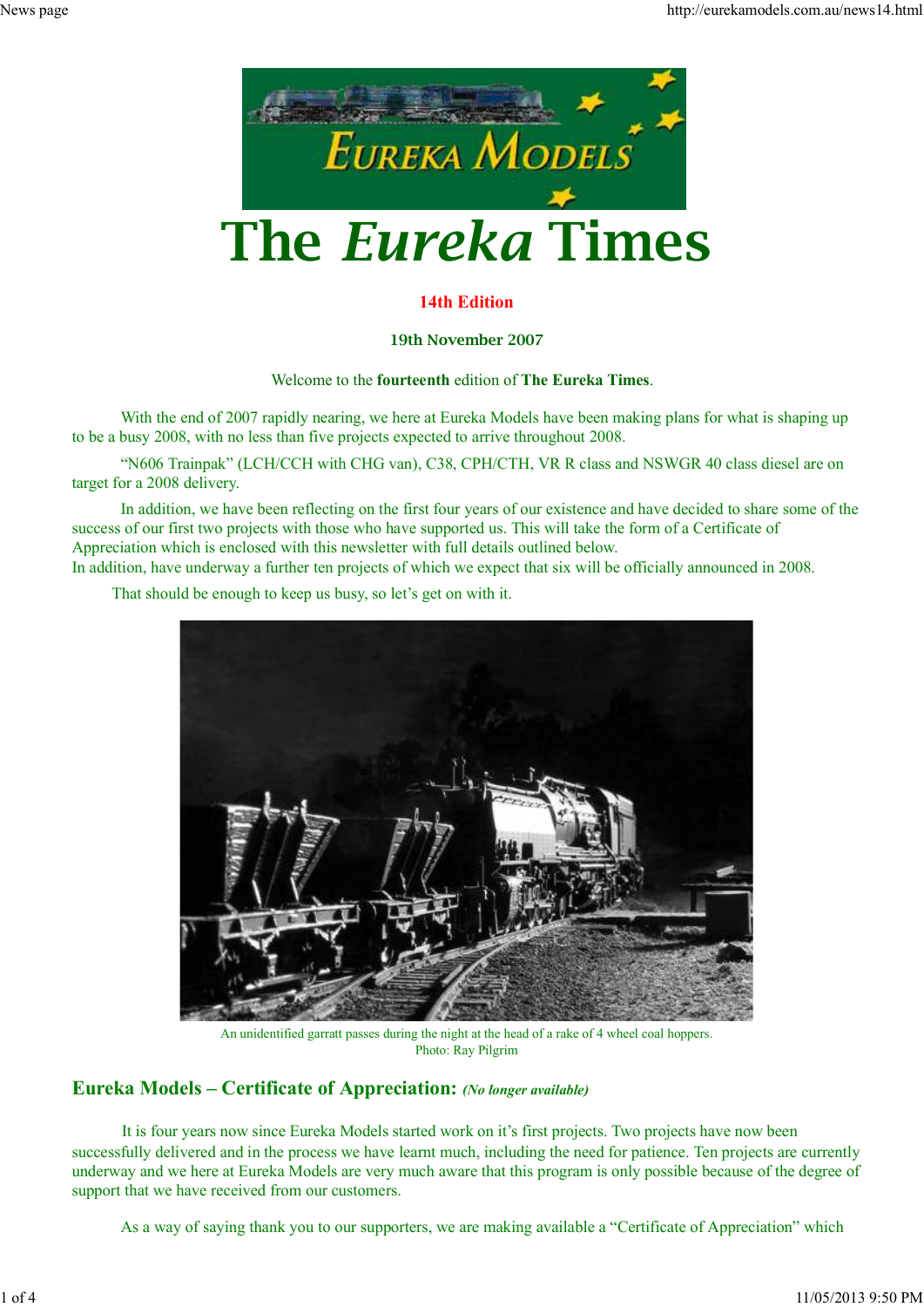entitles the recipient to \$75 off any of our currently "in-stock" models (620/720s and AD60 class Garratt). The certificates are not transferable and must be exercised before the end of January, 2008.

Items that are currently in stock are as follows:

We have reasonable supplies of AD60s in plain, weathered and with or without sound in the following numbers:

| 6026 | 6028 | 6030 | 6035 |
|------|------|------|------|
| 6037 | 6038 | 6040 | 6040 |

We are nearing the end of our stocks of 620/720s and have only 'with sound' models in the following versions:

| Tuscan Red Early | 621/721         |
|------------------|-----------------|
| Tuscan Red Late  | 623/723 624/724 |
| Indian Red       | 622/722         |
| Reverse          | 625/725         |
|                  |                 |

#### **The Three Projects due in early 2008:**

## **1. The LCH/CCH and CHG "N606" Trainpak**

As the accompanying photographs show, this project is nearing completion and the factory is telling us that this project is likely to be the first project delivered in 2008. In fact, we may even see them in January, 2008 before Chinese New Year. As previously announced ten packs of LCHs and CCHs and a mixed pack of five LCHs and five CCHs will be available. At least five sets of numbers will be available for a total of 50 different numbered vehicles.



The CHG pilot model. Photo: Ray Pilgrim The CCH pilot model. Photo: Ray Pilgrim

 The price of the "N606" Trainpak is now \$345 which includes ten LCH/CCH hoppers and a CHG guards van.. For those who wish to purchase further LCH/CCH hoppers but do not require further CHG vans, the "N606" Trainpak will be available without the CHG van at \$295 per pack. The CHG guards van will be available separately at \$49.95.

## **2. The CPH/CTH Rail Motor set**

This project continues to progress smoothly with few hold-ups. Sound files are in the hands of QSI and we only have to receive and approve the tongue and groove body for the project to be complete. Production of long lead time items has been underway for several months and the factory has said that we should expect delivery in January, 2008 but we will in all likelihood see them in March after Chinese New Year.

### **3. The C38**

This project is also nearing completion. Sound files are with the factory as is the artwork. The factory is also threatening to delivery this project in January but in view of the likely delivery of the above two projects we are asking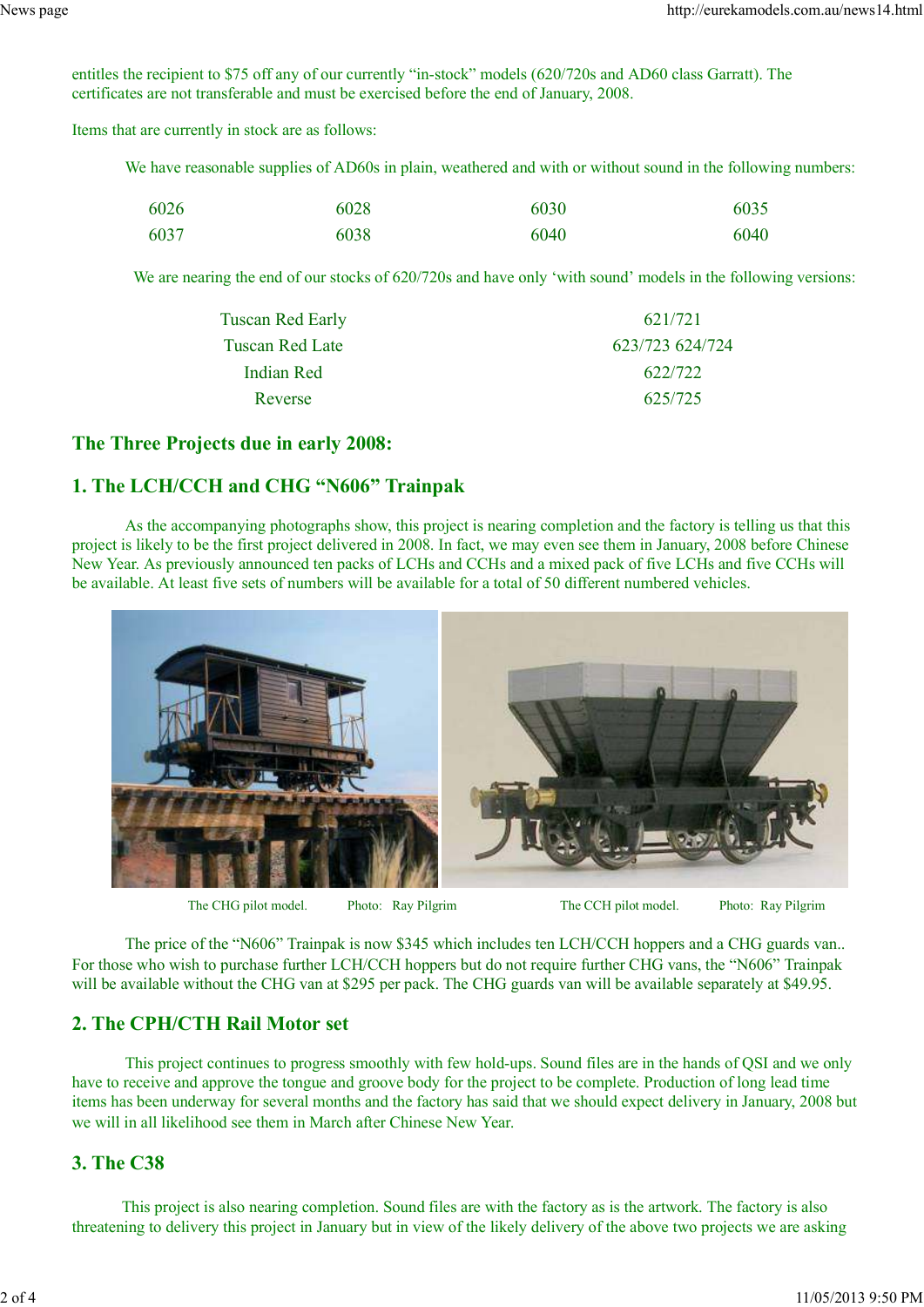for a March/April delivery for this project.

# **Two projects for the second half of 2008**

# **The R Class**

We are expecting a pilot model of the R class before the end of this year. Progress is still painfully slow but we are seeing progress at last. To all those who have placed orders for the R class and are waiting patiently we apologise for the slowness of the project.

# **The NSWGR 40 Class A1A-A1A Diesel**

 The drawings for the 40 class have been approved and tooling has commenced. Those who have the task of checking drawings for a project say that these are the best set of drawings that we have received on any project so far. Progress to date on this project is such that we are confident of a delivery date sometime in the second half of 2008. The model will be available with QSI sound.



4002 with middle axle in place. Compare this with the photo in The Eureka Times 13.

# **The 2008 Six**

In 2008 we expect to start accepting orders for the following projects once they reach the drawings complete stage:

| NSW 900 class DEB set   | NSW HUB set                   |
|-------------------------|-------------------------------|
| NSW Oil Tanker Trainpak | NSW steam engine              |
| VR K class              | Surprise Item from left field |

## **The K class**

Drawings are complete and the factory is still pressuring us to give permission to start the tooling. We intend starting the tooling for this project in early 2008 for a 2009 delivery.

# **The AD60**

As the above photo by Ray Pilgrim shows there are a lot of AD60s now in every day (and night) revenue earning service. We are still holding a small number of models against orders, so if you have not yet received yours please contact us to arrange delivery.

 A very comprehensive review of the AD60 appears in the December issue of *Continental Modeller* including some very nice photos.

 As a matter of interest, over 10% of all AD60s sold to date have gone to overseas purchasers and this percentage is likely to increase.